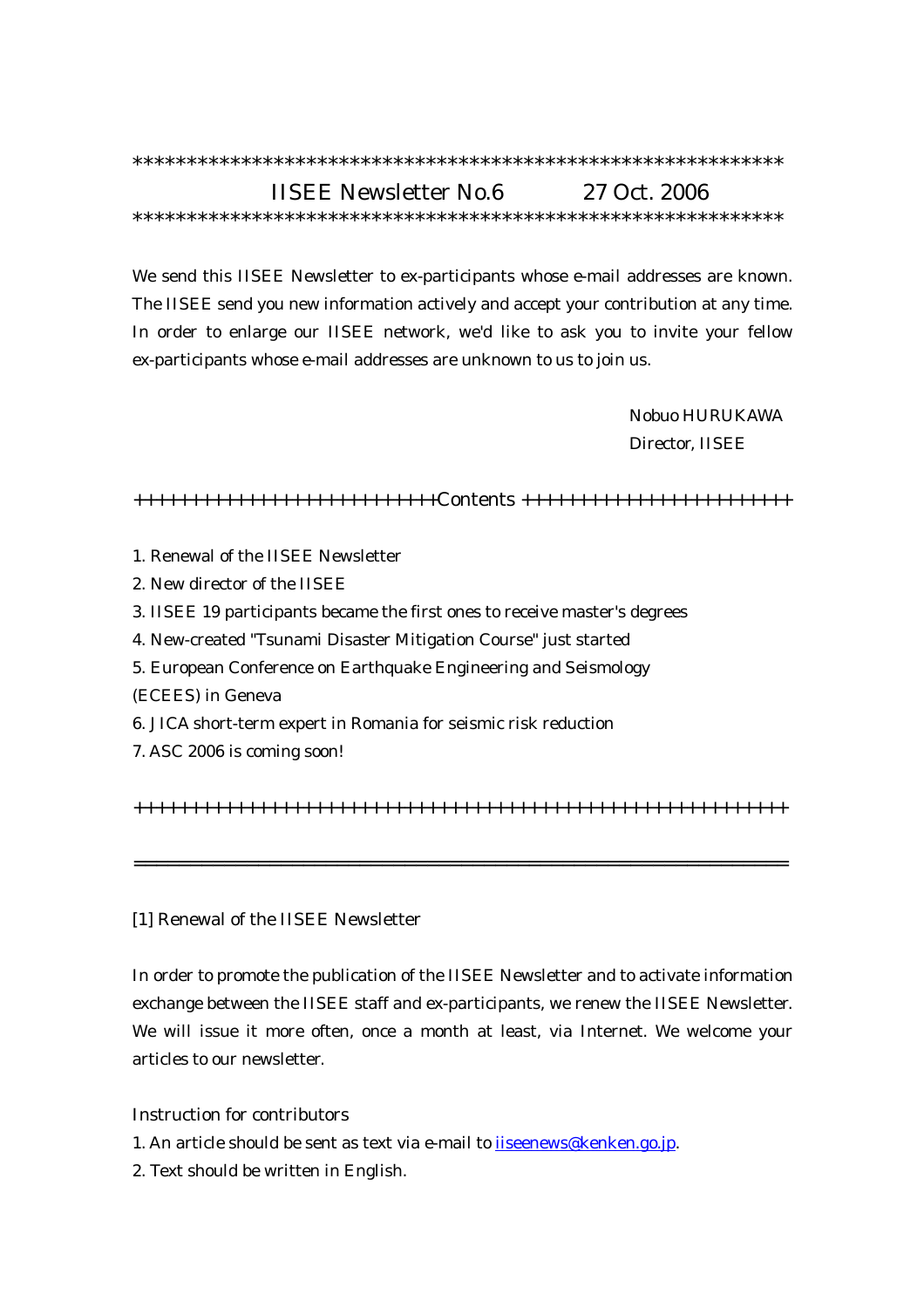- 3. An article should not exceed 500 words.
- 4. Using hyperlinks is recommended to reduce a size of text
- 5. An attractive short title should be attached.
- 6. The IISEE Newsletter will be issued once a month at least.

 Nobuo HURUKAWA Director, IISEE, the Editor in Chief Takashi HASEGAWA Senior Research Engineer, IISEE, the Editor

-------------------------------------------------------------------------------------------------------------------------

[2] New director of the IISEE

I, Dr. Hurukawa, succeeded Dr. Fukuta as the director of the IISEE on April 1, 2006. I am a seismologist and joined the IISEE in 1984. Dr. Fukuta-san had worked as the director of the IISEE for 5 years and is now a research coordinator of building technology of the BRI. He did great contribution to the IISEE, such as the creation of the Master Degree's program "Earthquake Disaster Mitigation" for our one-year training and the establishment of the new "Tsunami Disaster Mitigation Course". Let's say THANK YOU to Fukuta-san.

> Nobuo HURUKAWA Director, IISEE

-------------------------------------------------------------------------------------------------------------------------

[3] IISEE 19 participants became the first ones to receive master's degrees

Since the 46th Annual Training on Seismology and Earthquake Engineering, which was set in October 2005, BRI, JICA and National Graduate Institute for Policy Studies(GRIPS) cooperated each other to found the master course "Earthquake Disaster Mitigation Program" for getting "Master of Disaster Mitigation." In this September, all 19 participants, who came from 17 countries, were awarded master's degrees as the first ones to receive them in Annual Training Course of IISEE. After the participants get the degrees, they are expected to play active roles in the field of seismology and earthquake engineering on a sound footing gained at IISEE, furthermore, they are sure to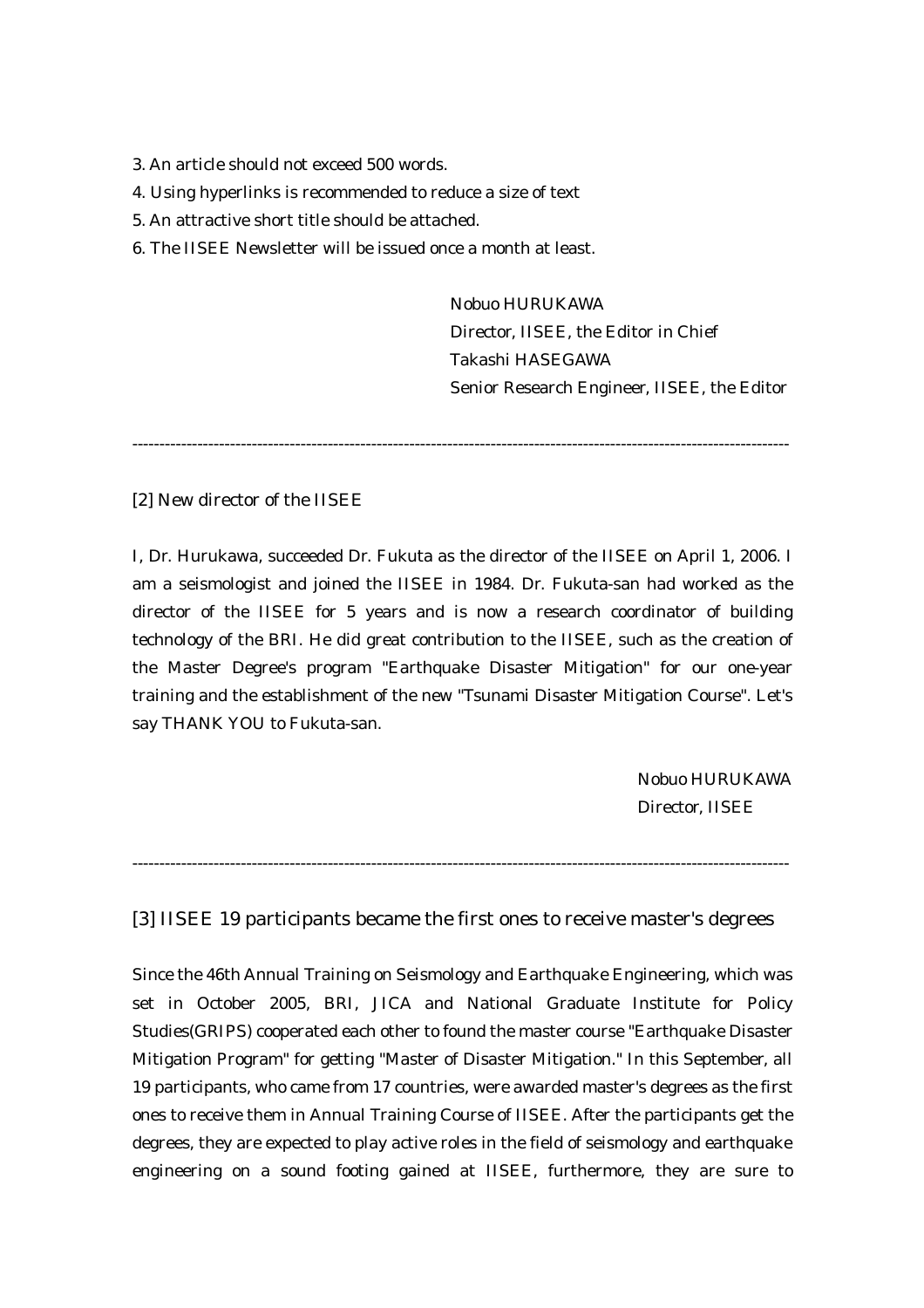contribute to development of earthquake disaster mitigation in their countries.

 Shoji SAKURAZAWA Head of Administration Division, IISEE



The conferment of a master's degree by the chief executive of the BRI



The first Master's Degree awarded participants with the lecturers

-------------------------------------------------------------------------------------------------------------------------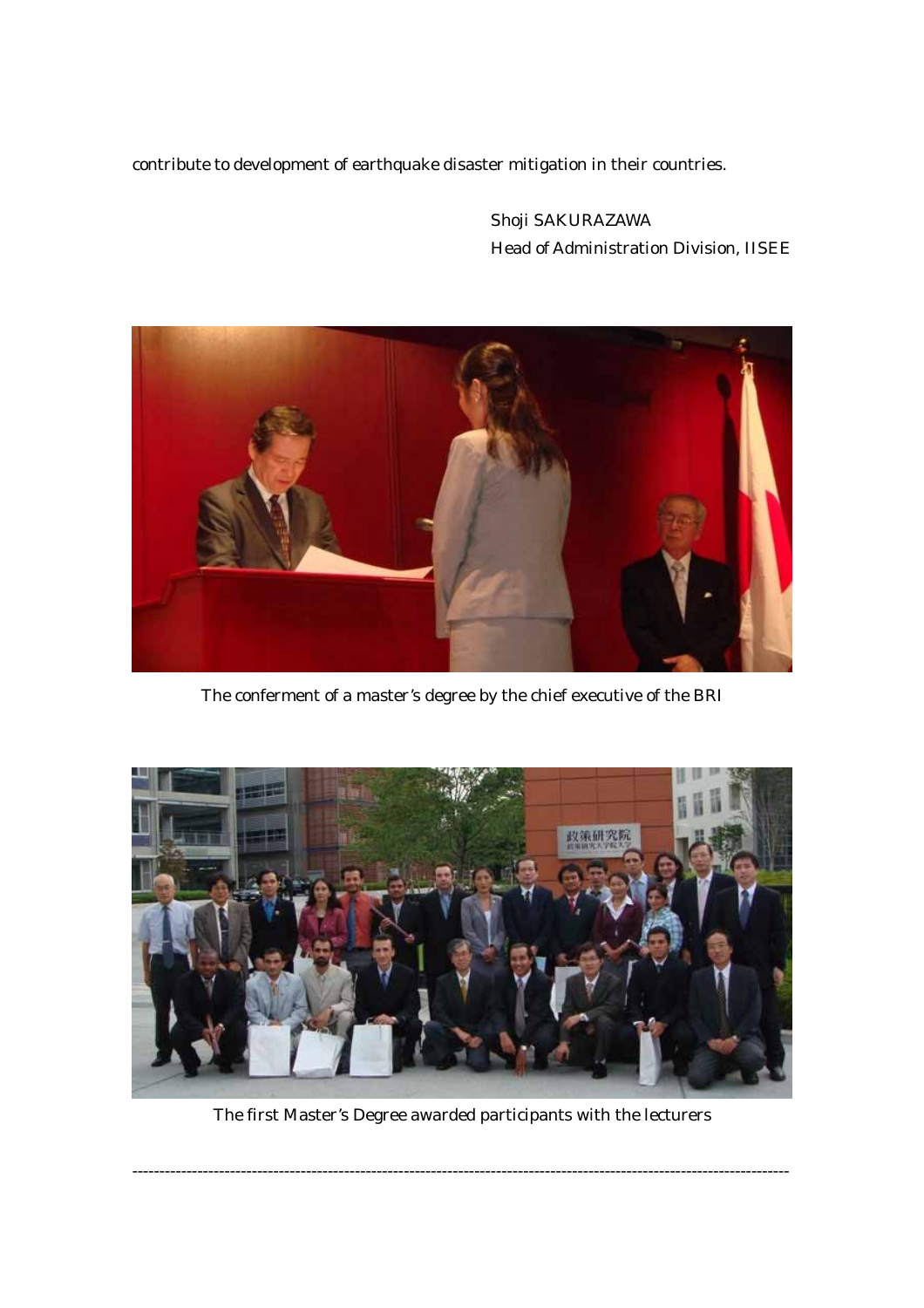## [4] New-created "Tsunami Disaster Mitigation Course" just started

In this year, we invite 25 participants from 18 countries and start the 47th Annual Training on Seismology and Earthquake Engineering. In addition to existing two courses, "Seismology Course" and "Earthquake Engineering Course", a new-created "Tsunami Disaster Mitigation Course" was founded. This course is founded to carry out a comprehensive study of tsunami mitigation for one year. We accepted a total of 5 researchers or technicians, who came from 4 countries (Bangladesh, Indonesia, Malaysia and Thailand). All 25 participants became master course students of GRIPS. Let's hope all of them will receive master's degrees one year later.

> Shoji SAKURAZAWA Head of Administration Division, IISEE



#### 2006-2007 Participants

-------------------------------------------------------------------------------------------------------------------------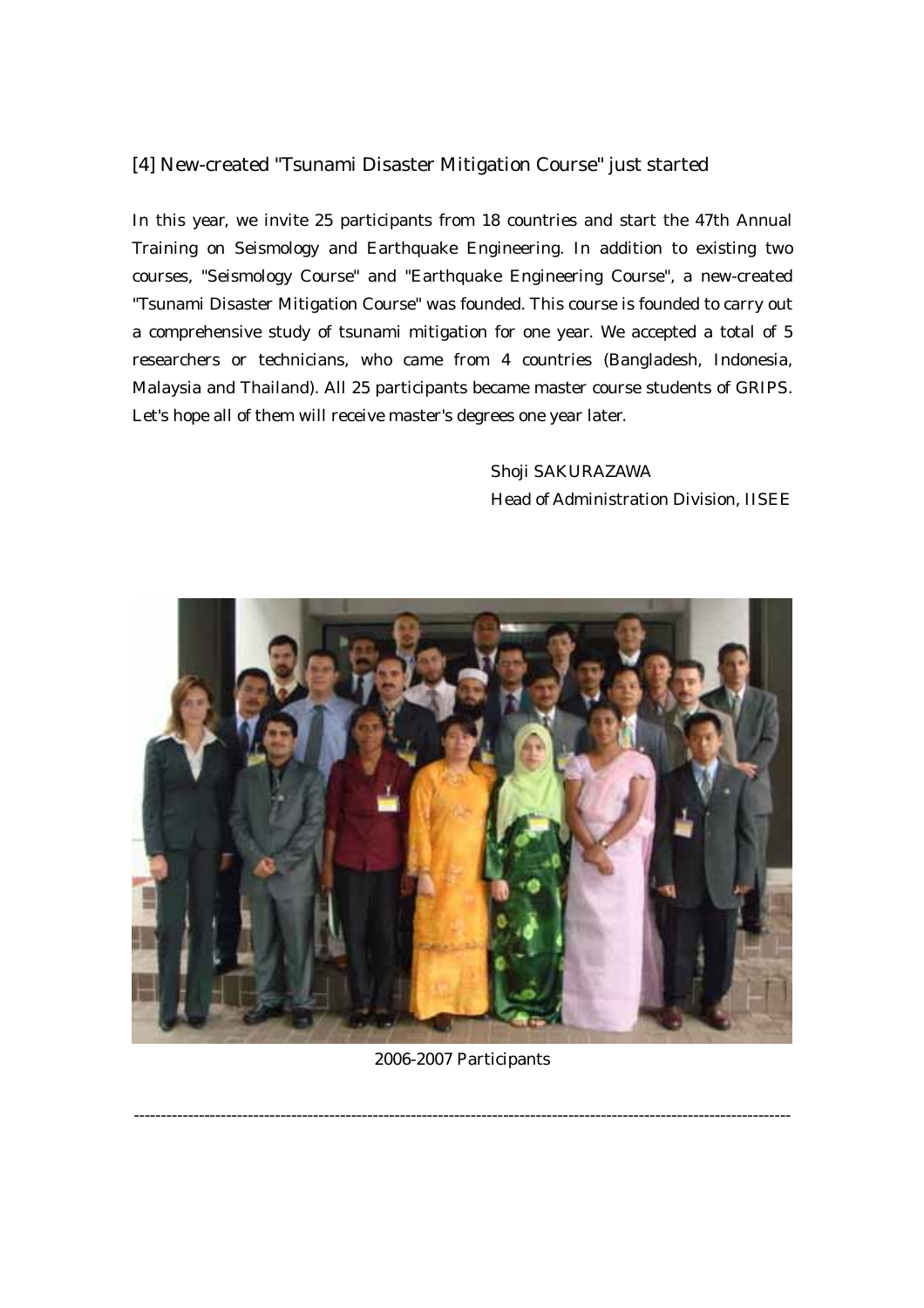# [5] European Conference on Earthquake Engineering and Seismology (ECEES) in Geneva

The First European Conference on Earthquake Engineering and Seismology (ECEES, http://www.ecees.org/) was held in Geneva on September 3-8, 2006. 1,300 participants came together from 63 countries and discussed up-to-date topics in the field of earthquake engineering and seismology. Dr. Hurukawa, director of IISEE, and I (Dr. Kashima) participated in the conference and presented our research results. We could meet many ex-participants from Algeria, Egypt, Macedonia, Moldova, Romania, Turkey, and so on. We were very happy to see dear friends to know their activities.

> Toshihide KASHIMA Senior Research Engineer, IISEE

-------------------------------------------------------------------------------------------------------------------------

[6] JICA short-term expert in Romania for seismic risk reduction

I, Dr. Saito, went to Romania as a JICA short-term expert during 10-25 September, 2006. Mission of this dispatch is to advise Romanian counterparts in "JICA Project on the Seismic Risk Reduction for Buildings in Romania (2002-2007)" for seismic risk evaluation and retrofitting methods for buildings.

http://www.utcb.ro/cnrrs\_en/cnrrs.html

http://project.jica.go.jp/romania/7241011E0/english/index.html

 Taiki SAITO Chief Research Engineer, IISEE

-------------------------------------------------------------------------------------------------------------------------

[7] ASC 2006 is coming soon!

The ASC (Asian Seismological Commission) General Assembly and symposium on Earthquake and Tsunami Disaster Preparedness and Mitigation will be held in Bangkok, Thailand during 6-10, November

(http://www.asc1996.netfirms.com/asc2006/index.htm).

Dr. Toshiaki Yokoi and I (T. Hara) are going to attend this meeting. He will give a